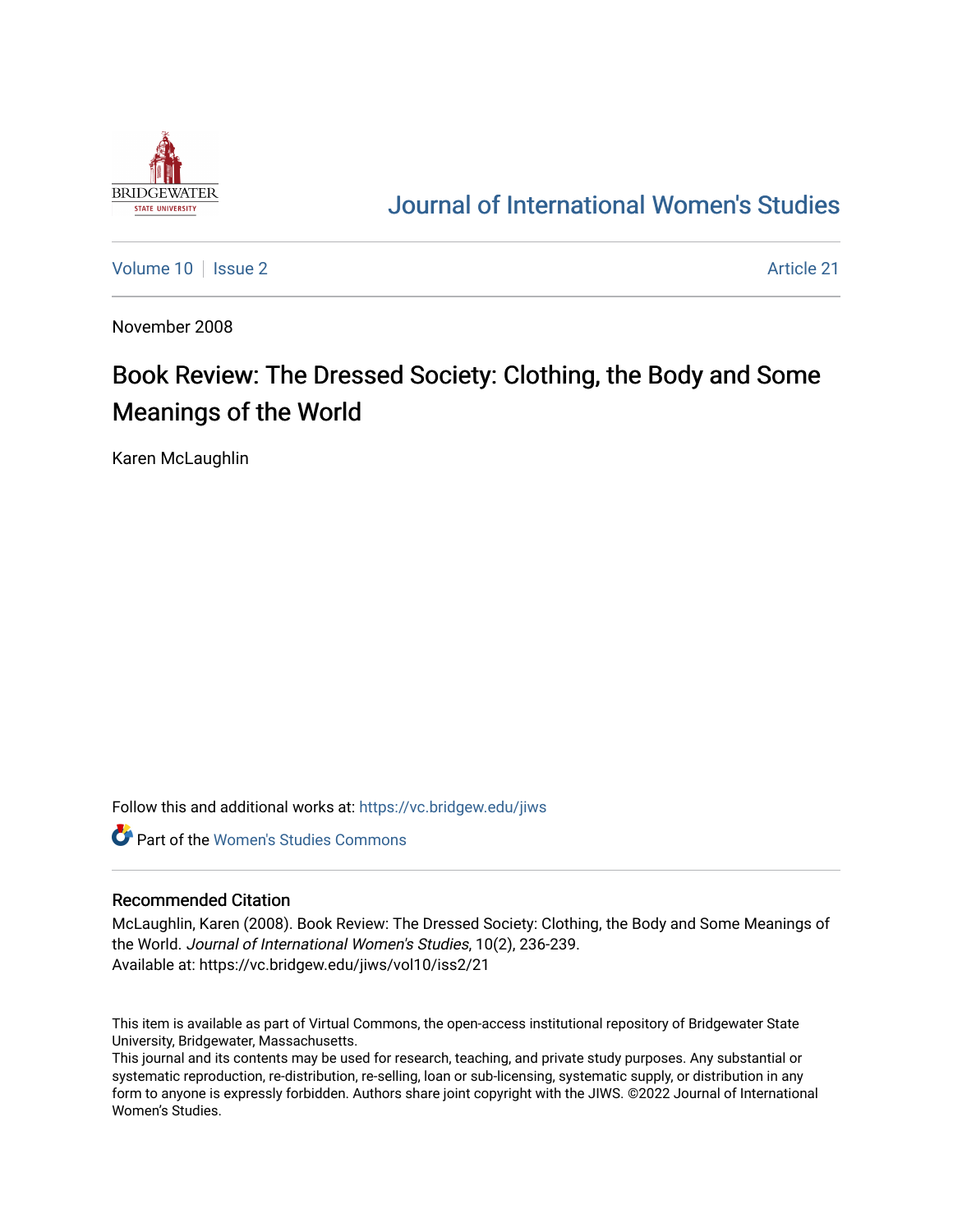*The Dressed Society: Clothing, the Body and Some Meanings of the World*. Peter Corrigan. 2008. London: Sage Publications Ltd. 208 pages. No illustrations or photographs, references and index included. \$39.95 (paperback).

### Reviewed by Karen McLaughlin<sup>1</sup>

The back flap of Peter Corrigan's *The Dressed Society: Clothing, the Body and Some Other Meanings of the World* offers this synopsis:

*This exhaustive book demonstrates how dress shapes, and is shaped by, social processes and phenomena such as beauty, time, the body, gift exchange, class, gender and religion. It does this through an analysis of topics like the Islamic clothing controversy in state schools, the multitude of identities associated with dress, the Dress Reform Movement, the construction of the body in fashion magazines and the role of the internet in fashion.* 

This is a commendable, albeit, ambitious agenda in one hundred sixty-two pages. Corrigan writes as a sociologist for other sociologists. That is, he writes towards establishing a basis of quantitative analysis and categorization re dress as a marker in society. Corrigan regards dress primarily as an object of exchange or consumption (cf. Marx and Engels). His analysis has strong market implications. Corrigan acknowledges that "the visual aspect of clothing . . . is fundamental to knowing where we are in the world, who we are in the world, and what the world seems to be" (7). Yet he distinguishes his study from semiotics or even serious consideration of "mere appearance." Corrigan's methodology draws from quantifying data and field observation (see especially Chapters 5 and 6, "Gift, Circulation and Exchange I: Clothing in the Family," and "Gift, Circulation and Exchange II: Clothing and Fashion in Cyberspace"), and theoretical textual critique. Indeed, his book lacks any photographs or pictures to illustrate his points. He states:

Although the visual side of clothing is intrinsically open to instant readings and although we cannot navigate the world without doing this, we cannot either, as analysts, afford to content ourselves with such instant semi-wisdom. Reluctantly or no, we may have to don Descartes' winter dressing gown and think long and hard by the fire (10).

Some of us may decline (the fit of) Descartes' garb to practice our own high-heeled poised erudition. But that metaphoric difference is telling. How we clothe or describe our ways of finding ourselves in the world may determine what we discover or allow ourselves to see or understand. If "fashion is the most widespread medium for women's self expression (Wilson 1985: 66)," how does Corrigan's *Dressed Society* contribute to our understanding of that phenomenon?

Journal of International Women's Studies Vol. 10 #2 November 2008 236

<u>.</u>

<sup>&</sup>lt;sup>1</sup> Karen McLaughlin has a Ph.D. in Performance Studies from Northwestern University.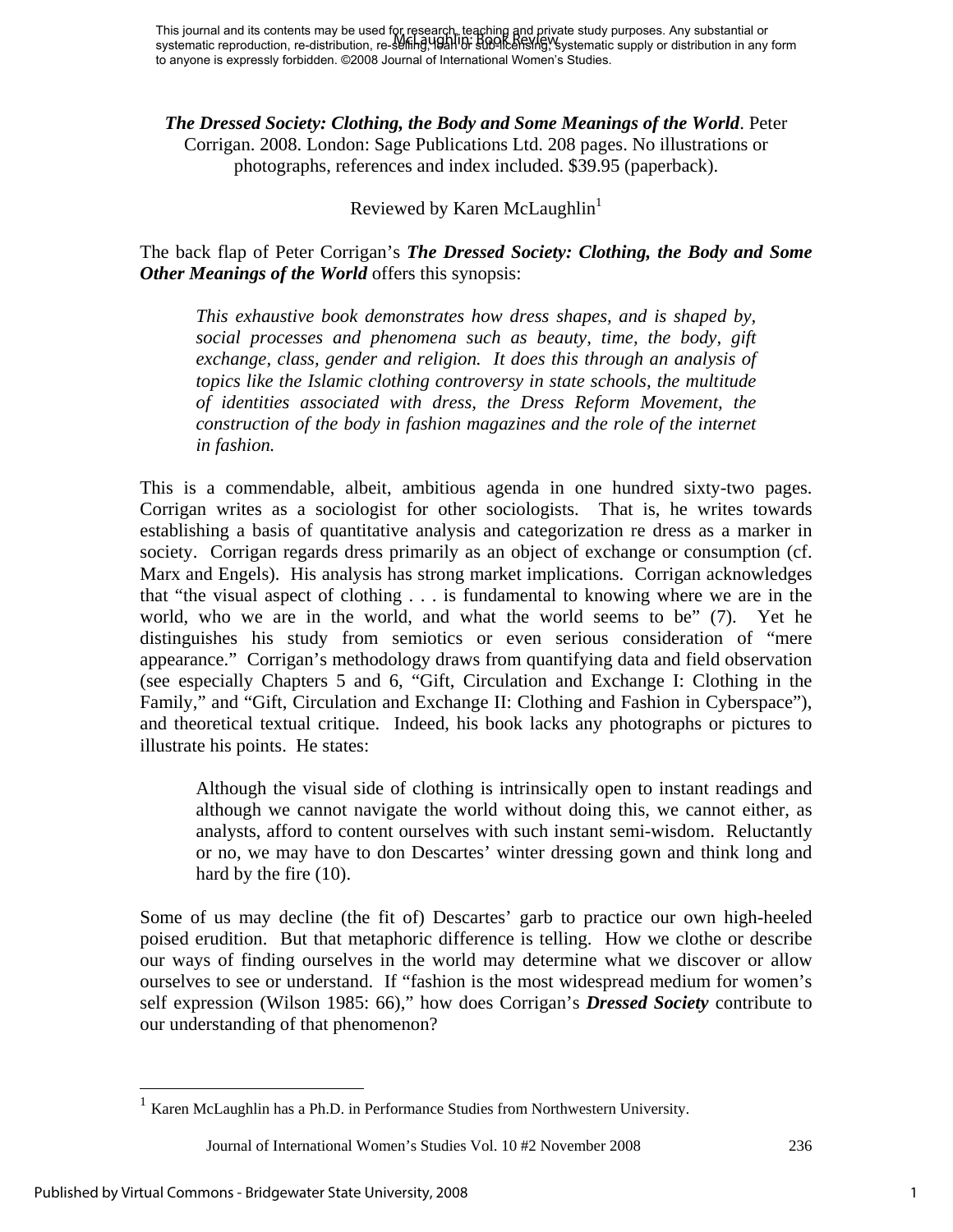One of the challenges of considering dress in society is its sheer immensity and changeability according to place or time, social actor(s) or culture. Noah's feat counting off and loading each species two by two, though monumental, had at least its paired order and finite number. Still, what ark could hold it all? The observation of dress in society is messier and more compelling often than the disciplinary questions imposed. Indeed, there appears a real tension between the fluidity and changeability of dress or fashion and Corrigan's desire for categorization that can theoretically capture it. Nonetheless I think there is value in considering Corrigan's call for a "sensual sociology" that lays the basis for a "hermeneutics of dress."

*The Dressed Society* is a collection of essays including: "The Dangers of Dress; Utopian Critiques," "Dress and Temporality," "The Fabricated Body" "Gift, Circulation and Exchange I: Clothing in the Family," and "Gift, Circulation and Exchange II: Clothing and Fashion in Cyberspace." Chapter Five on "Clothing in the Family" is a more straightforward anthropological study in field observation (11). Looking at clothing circulation in six "'respectable' working class" Dublin families, Corrigan examines wardrobe contents, holds interviews, and talks about family photographs (110). He posits that the clothing circulation (this includes gifting, borrowing or "stealing," or how an object of clothing travels in usage from one person to another) appears to take place almost exclusively within the family (119). I found this study fascinating. Though I could not determine the year of the study, the methodological constraints of examination (e.g., six Dublin working-class families) made Corrigan's arguments and range of speculation more understandable to the reader. The disciplinary writing was accessible and the situation comprehensible with its family and gender issues. Also, there was less of a tendency to conflate "dress" and "fashion," nor to observe "society" as a whole.<sup>2</sup>

With Chapter Six, "Clothing and Fashion in Cyberspace," Corrigan's disciplinary objective and, at times, the relevance of the data gathered for the general reader seem less compelling than the Dublin study in Chapter Five. Acknowledging the difficulties that framing a virtual fashion community for sociological study must hold, I could not make the leap why this "cyber-ethnography" of the site, "alt.fashion," was important to understand (129). The site was founded on 26 May 1992 for the chartered purposes of:

*the discussion of the art and business of fashion including design, illustration, marketing, alterations, marketing, tailoring, consulting, manufacturing . . . textiles and fabrics . . . history of costume, target markets . . . famous designers and their collections, etc*. (130)

The cyber-dialogue since has devolved to a group of "young(ish) adult women located in the USA" (DS 135). Their chat primarily concerns makeup and what they buy:

Journal of International Women's Studies Vol. 10 #2 November 2008 237

 $\overline{a}$ 

 $2$  This begs more specifically toward what society or societies does Corrigan direct his theoretical assumptions, and on what grounds does he make these distinctions? For instance, how do we apply Veblen's nineteenth century observation, that "one's honour rises in proportion to one's clothing-induced physical incapacities," to dress coding within present-day Los Angeles street gangs or a rural village in Cameroon (160)? One could apply Veblen's argument, for instance, to certain examples of French couture and its audience today. Yet, Veblen's premise of class status through "clothing-induced physical incapacities" cannot as simply explain the cross-class, cross-use ubiquity of sports and fitness clothing in contemporary life in the U.S.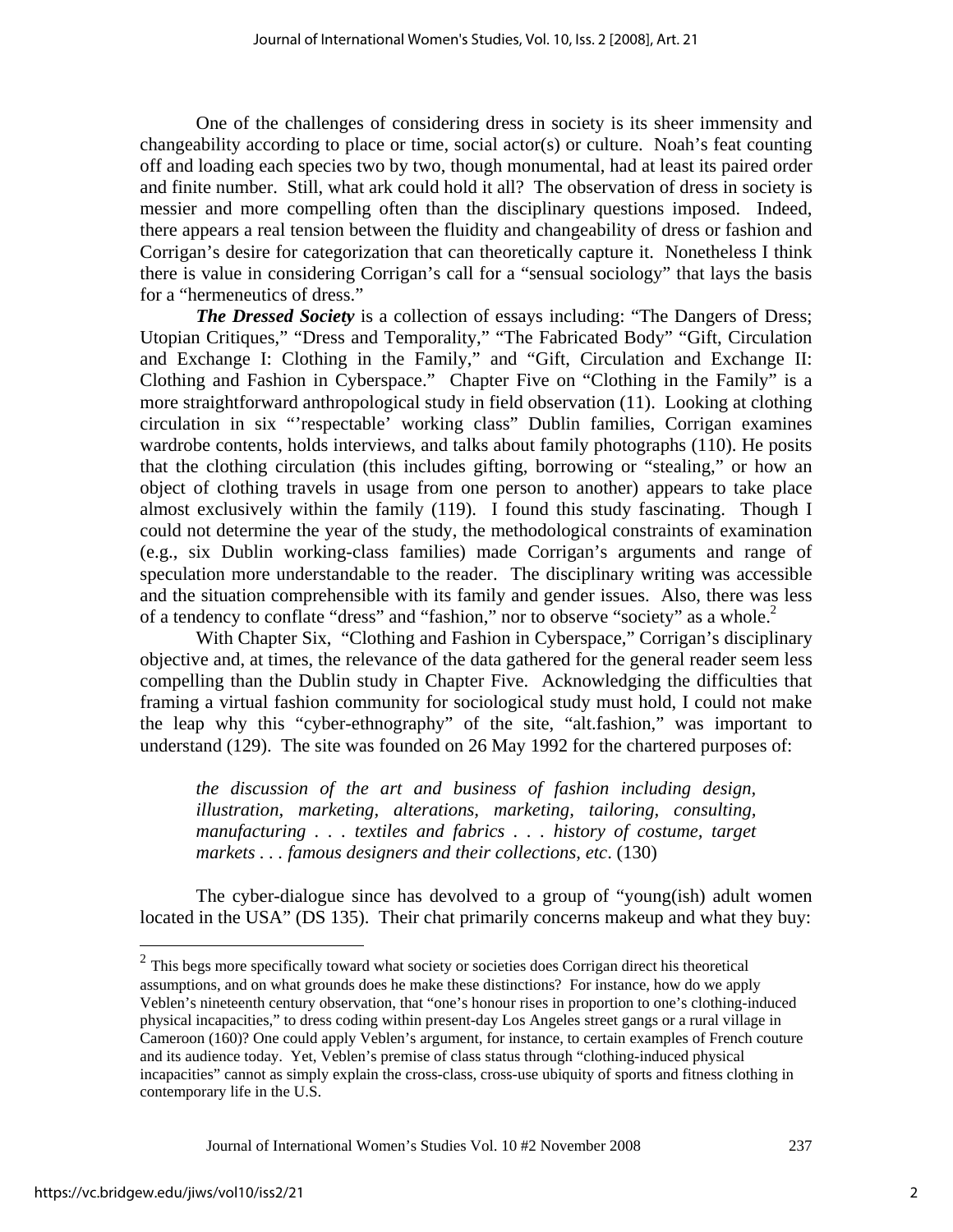*What I \*bought today + what did you \*buy today? What Fragrance Did you Wear Today + today's fragrance What I got in the \*mail today What are \*you wearing today? What \*lipstick are you wearing today? What \*makeup are you wearing today What nail polish are you wearing today? + Your \*nail polish.*<sup>3</sup>

Beyond possible interest here for market researchers, I found Corrigan's argument, that "the group uses the products of commodity society as a means to accomplish social solidaristic ends," anemic at best (153). This seems a far stretch from theorizing a "hermeneutics of dress."

 I would have welcomed Corrigan opening up more deeply the perceived threat of female Islamic head covering (the veil) in French state schools. Though addressed briefly in the introduction, this represents the core of Corrigan's argument that the spectacle of clothing is fundamental to social order. This also draws from Foucauldian concerns re disciplinary mechanisms and the body. Taking this issue further and crossexamining it against his examples of the idealized body of the Dress Reform movement in England, the Workshop of Contemporary Dress during Soviet constructivism, and the new world premises of his utopian critiques could have provoked invigorating discussion.

 Banning the Islamic veil from the French public school system reveals the state's disciplinary power; yet wearing the Islamic veil in school also reveals a cogent means of political resistance. In effect, the veil worn by these young Muslim women in public school theatricalizes or disrupts the state school norms and the French principle of *laïcité.* That is, the veil "speaks" publicly against the Debré report where, presumably, the young women's words fail to be heard.<sup>4</sup> However Corrigan writes toward a "hermeneutics of dress," this cross-disciplinary dialogue must address how the above "veiled" example works as a means of resistance. This necessarily includes a subtler regard and investigation of "appearance" and how we present ourselves in public. For women and

 $\overline{a}$ 

Journal of International Women's Studies Vol. 10 #2 November 2008 238

 $3$  Table 6.9 on page 141.

<sup>&</sup>lt;sup>4</sup> Corrigan cites that on 15 March 2004, the French Republic banned conspicuous religious signs in the French public schools. The state's legal action responded primarily to the perceived political unrest due to the wearing of traditional religious head covering by female Muslim students in the French public schools (the "affaire du voile"). Preceding the law was a two volume 2003 parliamentary report on the question of the wearing of religious signs at school, which Corrigan refers to as the "Debré report," after its chair and *rapporteur*. Corrigan states that the key to understanding the French political readings of such dress is found in the notion of *laïcité*. Usually meaning secularity, *laïcité*, from the French law of 9 December 1905, means that "the role of the state is to be neutral with respect to religions and, by extension, to ensure that public places under its control—such as states schools—are also sites of religious neutrality." From Corrigan's reading of the Debré report (2003:13), *laïcité* draws from "the Rousseauist notion of the *volonté generale* . . . . This means that specific rules cannot be granted to particular groups because that would lead to the breakdown of society." The report states that "when faced with a pluralist and diversified civil society, a principle of unity is required' (Debré, 2003:47). From Corrigan's understanding of the Debré report, "it is the principle of *laïcité* that provides a guarantee of social cohesion in such circumstances" (7- 8).